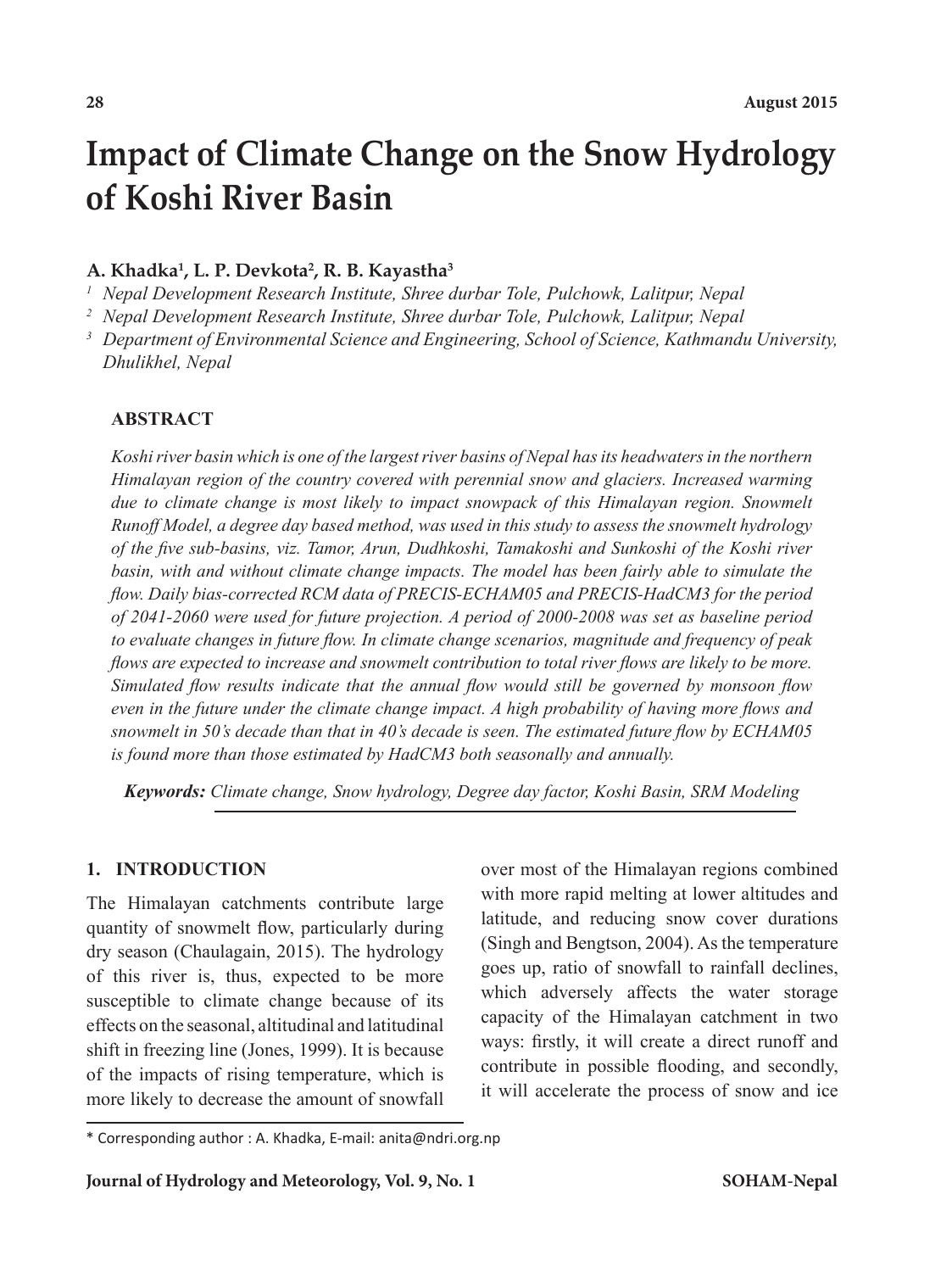melting (Chaulagain, 2006). Furthermore, decrease in snow-to-rain ratio brings wetter monsoon and drier low flow seasons, which would adversely affect the hydropower potential of mountain rivers (Agrawala et al., 2003). Bohner and Lekmkhul (2005) predicted that there was a probability of decrease in snow cover area by 43-81% by 2100 with an increase in temperature by 1-6°C at higher elevation in Asia. Mirza and Dixit (1997) stated that a 2°C rise in temperature would cause a 4% decrease in runoff, while a 5°C rise in temperature and 10% decrease in precipitation would cause a 41% decrease in the runoff of the Ganges River. Qin (2002) concluded that with a 2°C increase in temperature by 2050, 35% of the present glaciers would disappear and the runoff would increase, peaking between 2030 and 2050 in western China. The runoff for the most glaciated sub-catchments of the Himalayan region (glaciation  $\geq 50\%$ ) may attain peaks of 150 and 170% of initial flow around 2050 and 2070 in the west and east respectively before declining until the respective glaciers disappear in 2086 and 2109 (Rees and Collins, 2006). All these studies show that climate change is going to significantly affect the runoff in the snow-fed rivers.

For sustainable management of the water resources under the impact of climate change, better assessment and understanding of snowmelt contribution in river runoff has thus become very demanding (Abudu et al., 2012). Suitable hydrological models are generally used to explore the snow-melt dynamics in the catchment. Since snowmelt is the result of different heat transfer process in the snow pack, generally two types of models for snowmelt studies have been adopted worldwide, viz., Energy balance model and Temperature index or degree day models (Richard et al.,

2001; Prashad and Roy, 2005; Konz et al., 2006; Aggarwal et al., 2014). Energy balance model is ideal for understanding the melting process. However, it requires large data sets and it is rarely utilized for large-scale modeling studies (Bash and Marshall, 2014; Aggrawal et al., 2014). On the contrary, degree day model, which requires less data, is widely used to catchment or regional scale snow and glacier melt studies (Kayastha et al., 2005; Prashad and Roy, 2005; Li et al.**,** 2008). This model utilizes the air temperature expressed in degree day for computing the snow melt.

This research paper assesses the hydrological phenomena in the five sub-basins of the Koshi River Basin, which are the repositories of snow and glaciated ice, lying in the Himalayan region. Snowmelt Runoff Model (SRM) (Version 1.12, 2009), which is basically a temperature index model originally developed by Maritnec (1975), was used that integrates climate data with remote sensing and Geographic Information System (GIS). For assessing the changes in total flow under climate change scenarios, daily bias-corrected temperature and precipitation data of PRECIS-ECHAM05 and HadCM3 were used to simulate the future runoff. In this study snowmelt includes melt from combined form of snow lake ice, lake and precipitation in the form of snowfall.

# **2. STUDY AREA**

The study was carried out in the Koshi River Basin lying in the Himalayan region. The study area is divided into five sub-basins, viz., Tamor, Arun, Dudhkoshi, Tamakoshi and Sunkoshi, which are located from the east to the west of the Koshi basin. Out of these five subbasins, Arun, Tamakoshi and Sunkoshi has its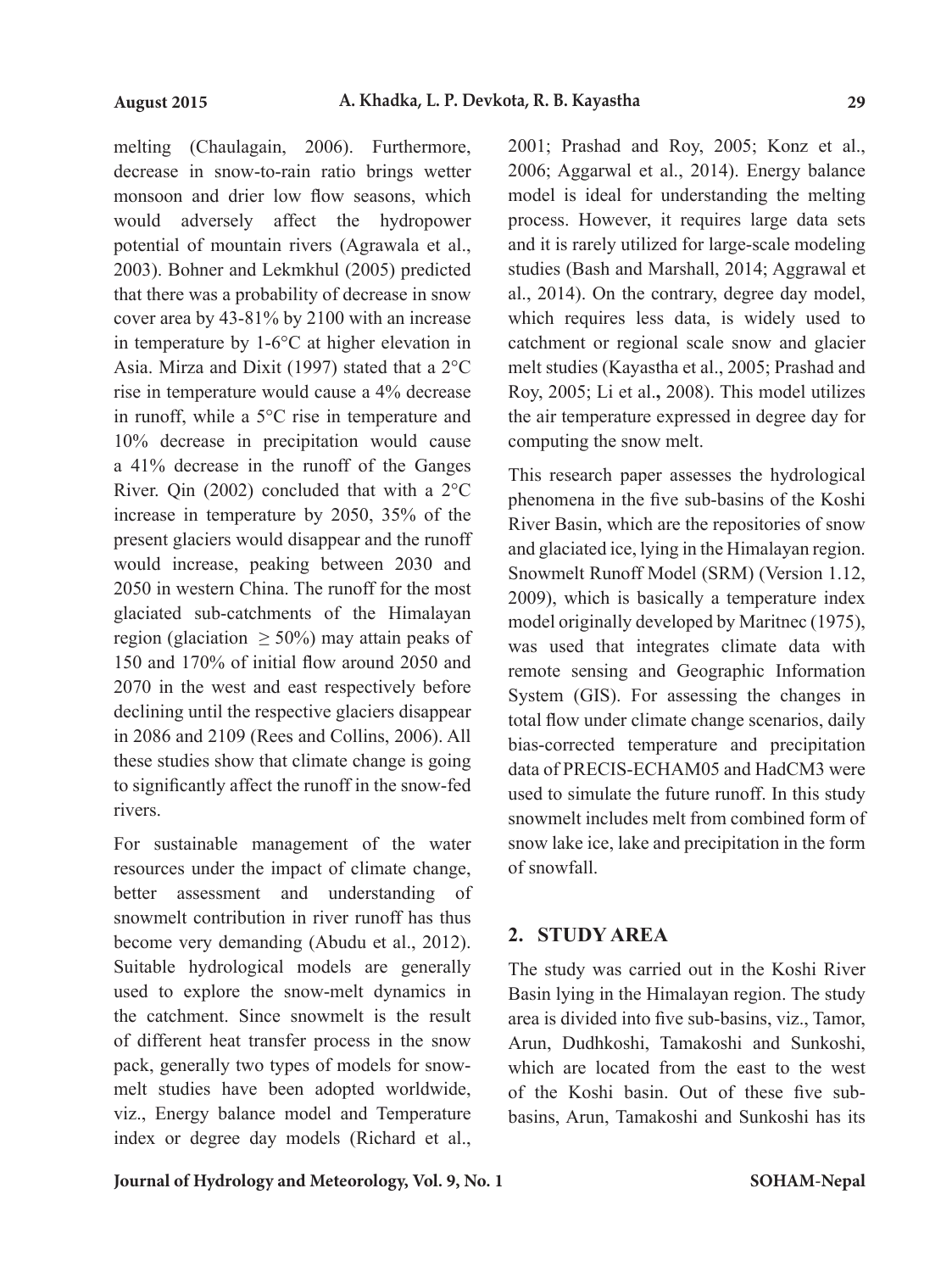| Sub-basins                                                                                                                    | <b>Tamor</b> | Arun      | Dudhkoshi      | Tamakoshi      | Sunkoshi       |  |  |  |  |
|-------------------------------------------------------------------------------------------------------------------------------|--------------|-----------|----------------|----------------|----------------|--|--|--|--|
| <b>Physical Characteristics</b>                                                                                               |              |           |                |                |                |  |  |  |  |
| Elevation range, m a.s.l.                                                                                                     | 358-8387     | 874-8776  | 432-8848       | 797-7311       | 545-7938       |  |  |  |  |
| Drainage area, km2                                                                                                            | 4267.03      | 28225.43  | 3968.46        | 3132.23        | 5187.45        |  |  |  |  |
| $\%$ of Basin area >5000 m                                                                                                    | 21.58        | 39.18     | 29.47          | 55.75          | 37.98          |  |  |  |  |
| % of Basin area (3000-5000 m)                                                                                                 | 37.01        | 59.18     | 32.72          | 38.45          | 25.32          |  |  |  |  |
| Mean SCA, km2                                                                                                                 | 784.36       | 2537.33   | 705.18         | 741.52         | 689.17         |  |  |  |  |
| % of SCA in average                                                                                                           | 18.45        | 8.99      | 17.96          | 23.78          | 13.35          |  |  |  |  |
| % of SCA 3000-5000 m                                                                                                          | 12.99        | 3.7       | 10.02          | 14.07          | 9.78           |  |  |  |  |
| No. of Glacial lakes*1                                                                                                        | 209          | 81        | 243            | 24             | 29             |  |  |  |  |
| No. of Glaciers*2                                                                                                             | 262          | $108*$    | 287            | $27*$          | $76*$          |  |  |  |  |
| No. of elevation zones                                                                                                        | 12           | 11        | 13             | 11             | 11             |  |  |  |  |
| <b>Hydro-meteorological Information</b>                                                                                       |              |           |                |                |                |  |  |  |  |
| Flow gauging station                                                                                                          | Majhitar     | Uwagaon   | Rabuwabazar    | <b>Busti</b>   | Pachuwarghat   |  |  |  |  |
| Elevation of gauging station, m                                                                                               | 432          | 1294      | 460            | 849            | 589            |  |  |  |  |
| Precipitation stations (No.)                                                                                                  | 3            | Aphrodite | $\overline{4}$ | $\overline{4}$ | 6              |  |  |  |  |
| Temperature stations (No.)                                                                                                    |              |           | $\mathfrak{2}$ | $\overline{2}$ | $\overline{2}$ |  |  |  |  |
| *Within Nepal; <sup>1</sup> Bajracharya et al., 2014; <sup>2</sup> ICIMOD, 2011; Snow Cover Area (SCA);** excluding year 2002 |              |           |                |                |                |  |  |  |  |

**Table 1: Characteristics of sub-basins of Koshi river basin.**



**Figure 1: The study area within the Koshi River Basin, Nepal.**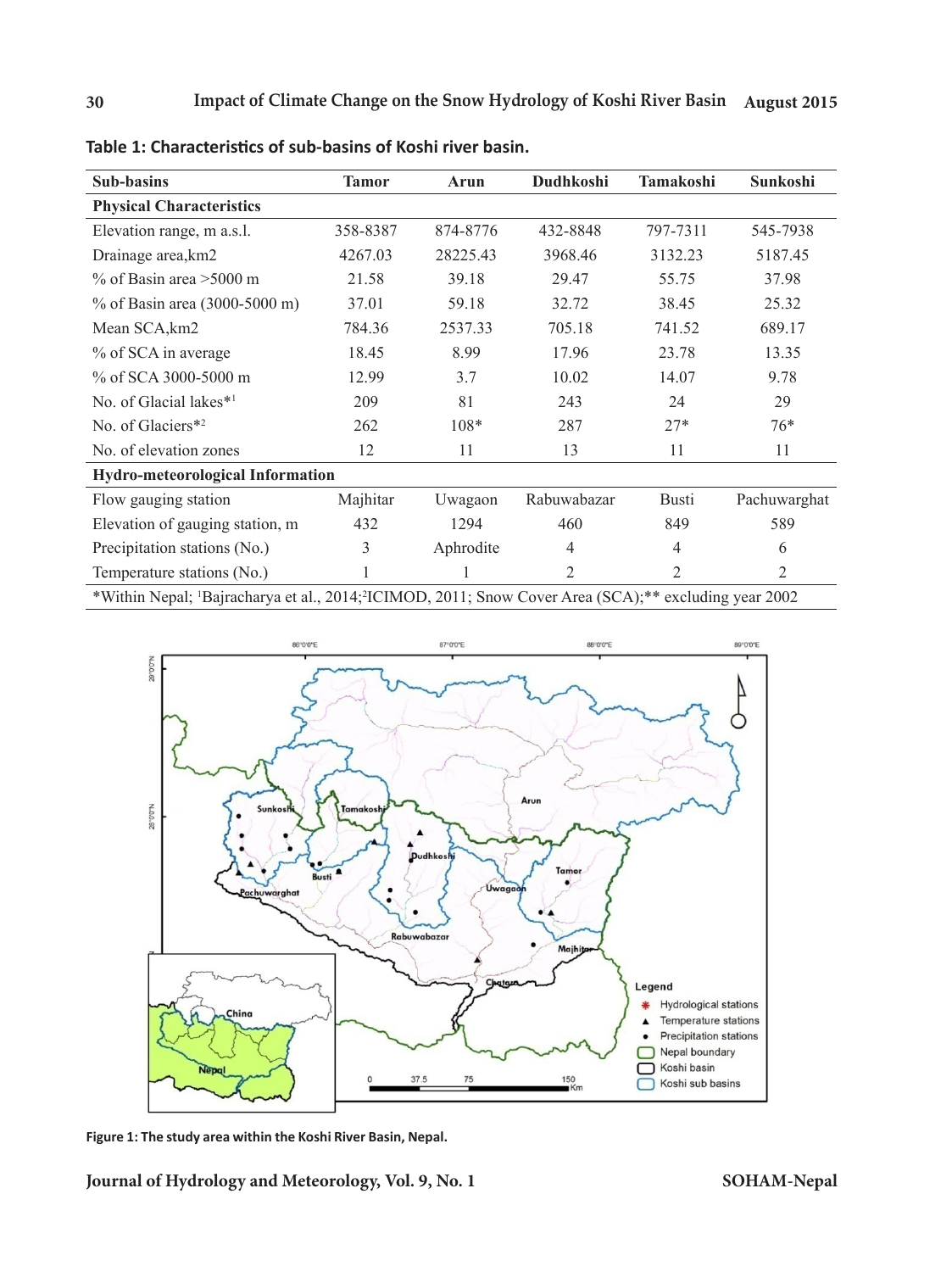catchment area in China. The study sub-basins are situated from the lowest elevation of 432 m to high mountainous region above 7000 m with large area of perennial snow and ice. The physical characteristics of each sub-basin and hydro-meteorological information are given in Table 1 and Figure 1.

### **3. METHODOLOGY**

The Snowmelt Runoff Model (SRM), a conceptual, lumped, degree-day based model initially developed by Martinec in 1975 was used in this study to simulate runoff from five sub-basins of Koshi River Basin. The model simulates the daily runoff with an input of precipitation, temperature and snow cover data. The daily discharge is computed using the following equation.

$$
Q_{n+1} = [c_{sn}. a_n(T_n + \Delta T_n)S_n + c_{kn}.P_n] \frac{10000A}{86400}(1 - k_{n+1}) + Q_n.k_{n+1} \dots \dots \dots \dots (1)
$$

 $c_{sn}$  is runoff coefficient for snowmelt;  $c_{kn}$  is runoff coefficient for rainfall; a is degree day  $({\degree}C)$ ; ∆T is the temperature adjustment which is done by temperature lapse rate for different elevation zones  $({}^{\circ}C)$ ; S is ratio of the snow covered area to the zonal area;  $P$  is precipitation band  $(km^2)$ ; k is recession coefficient indicating  $\blacksquare$ the decline of discharge in a period without during the discharge computation period; and depth to discharge. It is noted here that T, S, and P in equation (1) are three model variables while lag time (L) are other two additional parameters needed to be estimated while using SRM model. <sup>1</sup> Where Q is average daily discharge  $(m<sup>3</sup>/s)$ ; factor (cm/ $\degree$ C/d); T is number of degree days (cm); A is area of the basin or elevation zone/ snowmelt or rainfall; n is sequence of days 10000/86400 is a conversion factor from runoff a, Cs,  $C_R$ ,  $\Delta T$  and k are parameters. T<sub>CRIT</sub> and the The simulation by the model is evaluated

through Nash Sutcliffe coefficient of Efficiency (NSE) and percentage of volume difference  $(D_v)$ and also through visual inspection of measured and simulated discharge. Generally closer the NSE value to 1 and  $D_{v}$  to zero, the more precise is the model simulation.

### **3.1. Data input**

Two types of data, viz., hydro-meteorological and geo-spatial data are required for model setup. The hydro-meteorological data includes temperature, precipitation and discharge data, which is obtained from the Department of Hydrology and Meteorology (DHM) of Nepal. Besides observed precipitation data, a daily gridded precipitation data of Asian Precipitation Highly Resolved Observational Data Integration Towards Evaluation of Water resources (APHRODITE) for the period of 2000-2007 was also used for Arun sub-basin due to inadequate coverage of meteorological stations in that basin. Two Regional Climate Models of PRECIS-ECHAM05 and PRECIS-HadCM3 data were obtained from DHM Data Portal, which are based on IPCC SRES A1B scenario. Power transformation approach (Terink, et al., 2010; NDRI, 2013**)** for the bias correction of precipitation data was used in this study. Moreover, a delta change method as discussed by Leadner and Buishand (2007) was used for correcting biases in the temperature data.

A Moderate Resolution Imaging Spectroradiometer (MODIS) derived snow cover data was used in this study. The data set used is L3 global 500 m grids, a daily product from both MOD10A1Aqua and Terra Version (Gurung et al., 2011) that were extracted for the period of 2000 to 2011. In Nepal, precipitation as snowfall is considered at an elevation above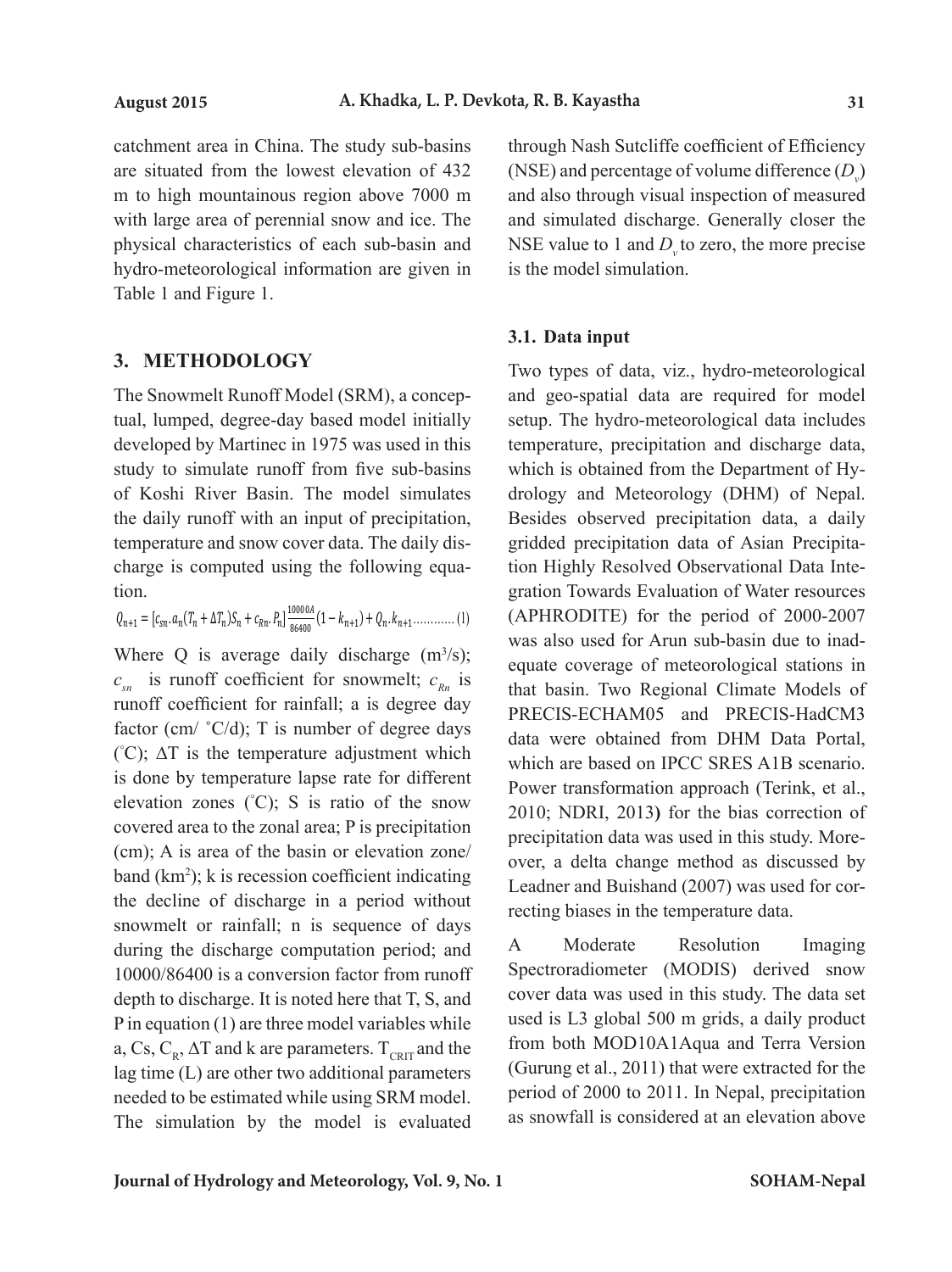3000 m (WECS, 2011). Thus, snow cover area above this elevation is only used as a model input.

The geo-spatial data includes digital elevation model (DEM) and remotely sensed satellite data of snow cover. The Advanced Space borne Thermal Emission and Reflection Radiometer (ASTER) DEM with 30 m spatial resolution was used in this study to delineate catchment boundaries and for reclassifying it into desired elevation bands. In this study, each sub-basin is divided into different elevation bands with an equal interval of 500 m above 3000 m and approximately by 1000 m below it. The numbers of elevation bands, thus, generated in each subbasin, are given in Table 1.

### **3.2. Estimation of variables and parameters**

### (i) **Temperature and Precipitation**

An average of maximum and minimum air temperature was used in the model. The available temperature data in the basin was lapsed with hypsometric mean elevation of the zone and this extrapolated temperature data was used to estimate the daily snowmelt depth for each elevation band.

Precipitation was found to be a function of altitude in the snow and glacier dominated catchment in Nepal (Higuchi et al., 1982). Studies conducted in Langtang Valley showed that precipitation at the elevation of 5000 m was 1.3 times greater than that at 4000 m (Seko, 1987). The Equation (2) that relates precipitation with elevation, developed by Seko (1987), has been generally used in Nepal (Kayastha, 2005). So Equation (2) was used in this study to estimate the zonal precipitation for all sub-basins except for the Arun river basin where APHRODITE data were used.

$$
P_{j,n} = P_{BH} \t\t\t\twhen h_j < 4000m
$$
  
\n
$$
P_{j,n} = P_{BH} \{1 + 0.003 (h_j - 4000)\}
$$
  
\nwhen 4000m < h\_j < 5000m

 $P_{i_n} = 1.3 P_{BH}$  when  $h_i > 5000$ m

Where,  $P_{i,n}$  is precipitation at hypsometric elevation  $h_j$  of the zone n and  $P_{BH}$  is the precipitation at base station. It is noted here that if multiple stations within an elevation zone were present, precipitation data was estimated as an average of daily precipitation records from those multiple stations within that zone for  $P_{<sub>RH</sub>}$ 

### (ii) **Snow cover area (SCA)**

The snow cover data derived from MODIS/ MOD10A1 data set from the year 2000 to 2011 for the five sub-basins was plotted (Figure 2) to see if there is any annual trends in snow cover area. The figure shows annual variation of snow cover area in each sub-basin. However, no clear trend is visible. Singh et al. (2011) also indicated that the SCA for Hindu Kush Himalaya (HKH) region was more or less stable. Since this short term data could not provide a distinct trend, no annual changes in SCA was assumed.



**Figure 2: Annual variation of snow cover area in sub-basins**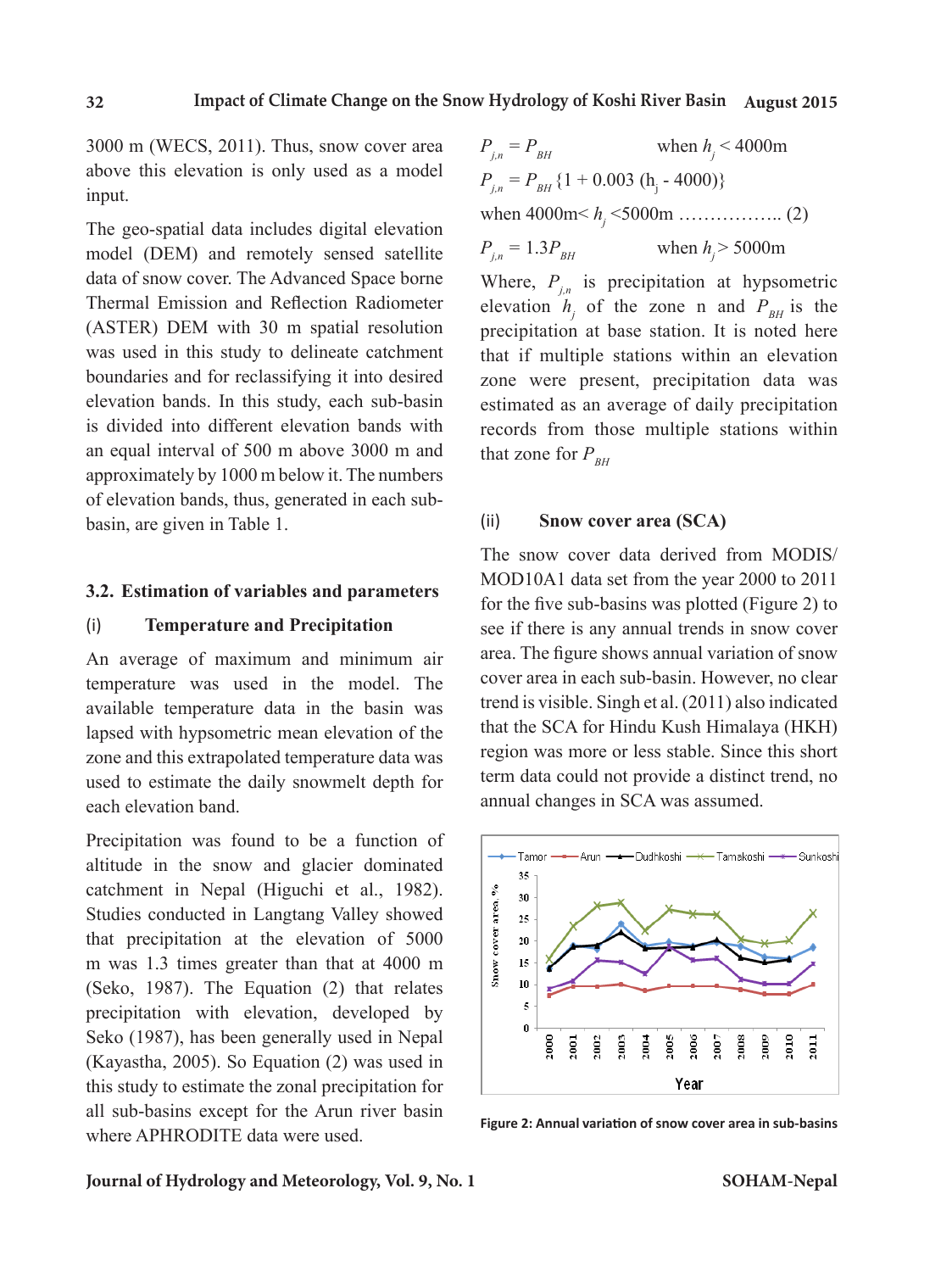### (iii) **Estimation of parameters**

# Lapse Rate  $(Y)$

Lapse rate in the mountain terrains shows great diurnal and seasonal variations around the mean (Barry, 1990), ranging from 5.0 to 7.0  $\textdegree$ C/km (Panday et al., 2013; Prasad and Roy, 2005). Due to scarce climatological station within the basin, a global mean lapse rate of 6.5 °C/km was used in all the sub-basins except in Tamakoshi subbasin. The lapse rate for Tamakoshi sub-basin (5.32 °C/km) was generated using temperature data from Jiri and Tsho Rolpa stations.

### **Critical temperature or base temperature**   $(T_{\text{CRT}})$ The temperature

precipitation event as rain or snow. The critical temperature of 0°C was assumed for all zones Elevation (m) and RCA in this study.

### **Time lag (L)**

The time lag verses catchment area for this study was calculated using a regression plot  $\frac{5000, 5500}{5500}$  (1.05 cm  $\frac{1}{100}$ ) of basin area and the time lag generated for inter-comparison test (WMO, 1986) as shown in Figure 3. The time lag for Tamor, Arun, Dudhkoshi, Tamakosi and Sunkoshi sub-basins are 13.33, 15.92, 13.10, 12.11, 13.48 hours, respectively.



**Figure 3: A regression plot for basin area versus time lag**

**Degree day factor (a)**

The index temperature and the degree-day factor determine the melt depth from snow and are generally different for snow and ice. It is not a constant parameter but varies seasonally i.e. it changes with changing snow properties during snowmelt season (Martince et al., 2008) and 2 also with respect to elevation **(**Kayastha, 2003). 0 The degree day factors for snow and ice in the study ranges from  $0.7-1.05$  cm/ $\degree$ C/day and is distributed with respect to elevation (Kayastha et al., 2005). The different values of degree day factor as recommend by Kayastha et al. (2005) were used in this study and are given in Table 2. ature 3. A region plus for the second for a region of the second plants of the second plants of the second plants of the second plants of the second plants of the second plants of the second plants of the second plants of  $\bar{e}$ 10 ar<br>a<br>cł

| . |                                    |     | Table 2: Degree day factor and rainfall |
|---|------------------------------------|-----|-----------------------------------------|
|   | Critical temperature distinguishes | the | contributing area                       |
|   |                                    |     |                                         |

| I VI SHOW. THC CHRICAI |                                        |      |            |
|------------------------|----------------------------------------|------|------------|
| assumed for all zones  | Elevation (m)                          | a    | <b>RCA</b> |
|                        | $<$ 3500                               | 0.7  |            |
|                        | 3500-4000                              | 0.75 |            |
|                        | 4000-4500                              | 0.8  |            |
|                        | 4500-5000                              | 0.95 | $1/0*$     |
| chment area for this   | 5000-5500                              | 1.05 | $1/0*$     |
| ing a regression plot  | >5500                                  | 1.05 | $\theta$   |
| me lao oenerated for   | $$ $\alpha$ $\alpha$ $\alpha$ $\alpha$ |      |            |

 $May-Sept=1$ ; Oct-Apr = 0

 $M_O$  = 1986) as shown \*Elevation <4000 m & >5000 m = Snow; Elevation 4000-5000 = ice

ag for  $I$  amor, Arun, The simplest and the most common expression relating daily snowmelt to the temperature index is shown in Equation (3)

$$
M = a (T_i - T_{CRIT}) \dots (3)
$$

 $\blacksquare$  Where, M =Melt produced in cm of water in  $d$ day);  $T_i$ <sup>=</sup> Index air temperature (°C);  $T_{CRT}$  = a unit of time;  $a =$ Degree-day factor (cm  $\frac{1}{C}C$ ) Base temperature (˚C)

# <sup>10</sup> Rainfall contributing area (RCA)

For rainfall contributing area, a value of 1 was used for elevation up to 4500 m. For elevation  $\frac{1}{1}$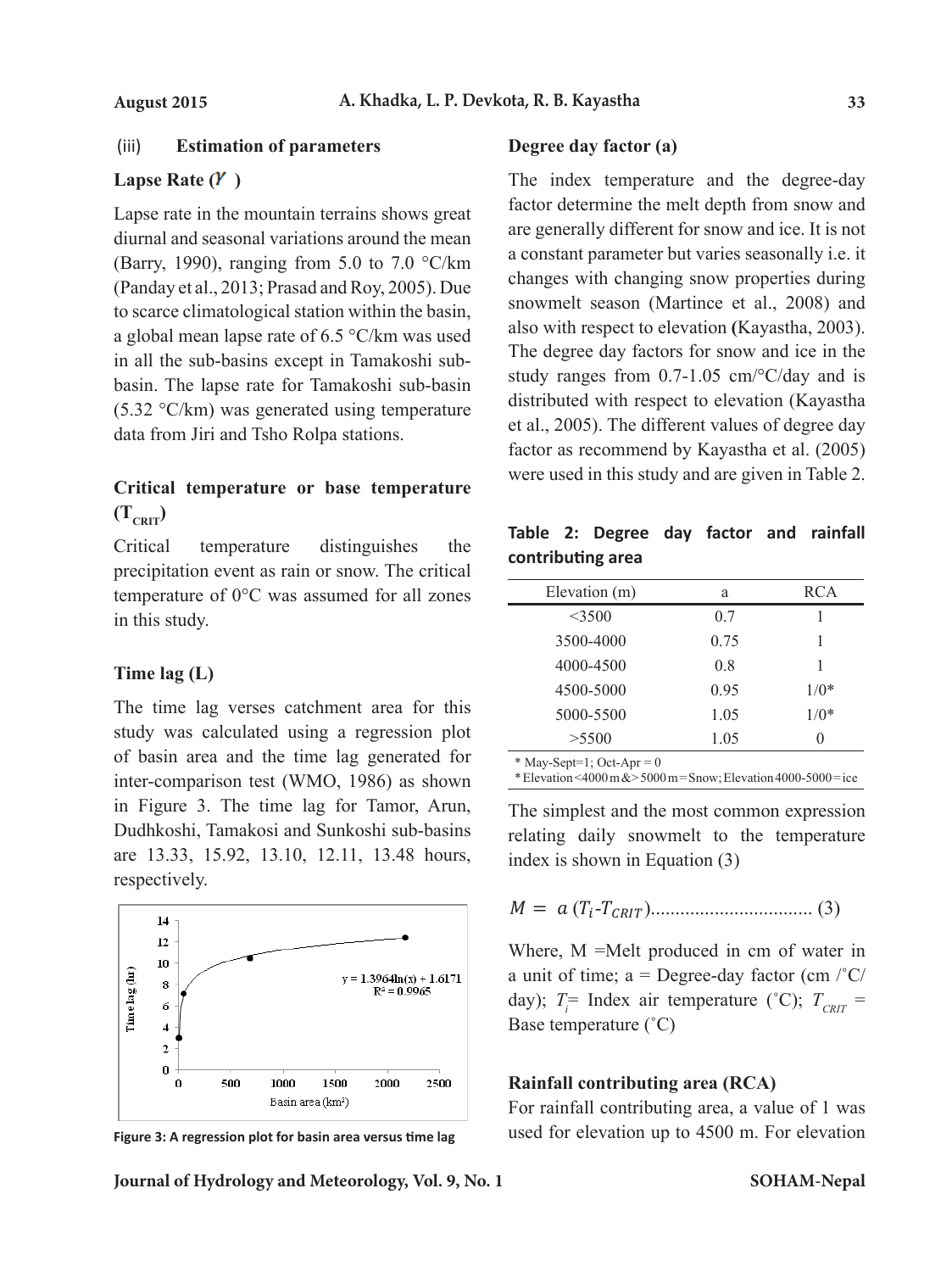range of 4500-5500 m, RCA value of 1 was also available da This contribution is the month of May to September  $(Table 2)$ . This indicates the ripe condition of the snowpack that is ready to melt and all precipitation that falls during the simulation period will immediately be transformed into sub-basin. runoff and will not be stored in the snowpack. A zero value was used for elevation above 5500 runoff coef m because all precipitation above this elevation was considered as snowfall (Table 2). This generated signifies the dry condition of the snow pack and that all fall will be absorbed and added to the discrepancy snowpack. This signifies the state of the snow pack and the snow pack and the snow pack and added and added and added and Table 2) This indicates the rine condition were then  $\frac{1}{\sqrt{1-\frac{1}{\sqrt{1-\frac{1}{\sqrt{1-\frac{1}{\sqrt{1-\frac{1}{\sqrt{1-\frac{1}{\sqrt{1-\frac{1}{\sqrt{1-\frac{1}{\sqrt{1-\frac{1}{\sqrt{1-\frac{1}{\sqrt{1-\frac{1}{\sqrt{1-\frac{1}{\sqrt{1-\frac{1}{\sqrt{1-\frac{1}{\sqrt{1-\frac{1}{\sqrt{1-\frac{1}{\sqrt{1-\frac{1}{\sqrt{1-\frac{1}{\sqrt{1-\frac{1}{$ (The snowpack that is ready to meriting and  $\frac{2000}{\pi}$  in measurements)

### **Recession coefficient (k)**

Recession coefficient (k) was determined through historical discharge data where the observed stream flow on day n+1 is divided by discharge on day n ( $k = Q_{n+1} / Q_n$ ). SRM uses coefficient using Equation 4. The parameters x  $4$  and by plotting discharge on n day with discharge on n+1 day. A slight adjustment of parameter within a range was made to generate parameter within a range was made to generate a best fit result for basins during calibration. The basin of Ca  $0.98$  to x and y coefficient to estimate the recession  $\sigma_f^2$  equal v and y are generated for each month by Equation  $\frac{1}{\sqrt{2\pi}}$  by plotting discharge on  $\frac{1}{\sqrt{2\pi}}$ discharge on  $n+1$  day. A slight adjustment of parameter  $\frac{1 \text{ (Hil) (OCl)}}{n \cdot \text{ (Hil) (OCl)}}$ range of estimated values of x and y are from 0.98 to 1.58 and from 0.004 to 0.138 respectively.  $R$  coefficient (k) was determined the coefficient  $\frac{1}{2}$  $\frac{1}{1}$  discrete stream flow on day n+1 is divided by  $\frac{0.3-0.56}{0.5-0.56}$  re

$$
k_{n+1} = xQ_n^{-y} \dots (4)
$$

### **Runoff coefficient for rainfall and snow (C<sub>R</sub>**  $\text{and } \text{Cs}$  and  $\text{Cs}$ **and Cs)**

These parameters are computed based on precipitation and runoff data. Runoff coefficients in precipitation and runoff data. Runoff coefficients through calibration in the year 2001. It is available from March 2000; a year 2001 was  $\frac{1}{\sqrt{2}}$  temperature then validated were then validated were then year 2000, 2002 to year 2000, 2000, 2002 to year 2000, 200 These parameters are computed based on in Figures.<br>The year 2001. It is because a febrewse in this study were estimated on monthly basis Dudhkoshi because the MODIS product of SCA was only by SRM m selected for calibration based on the quality of of volume

available data i.e. discharge, precipitation and temperature data. The parameters calibrated were then validated in the year 2000, 2002 to 2008. A monthly value of these coefficients was used for Tamor, Dudhkoshi and Sunkoshi sub-basin. However, in Arun and Tamakoshi, which are trans-boundary rivers, the value of runoff coefficient generated based on observed stations was not suitable. This unsuitable value generated is due to poor representation of precipitation data in these basins. To avoid this discrepancy, an annual value of 0.458 and 0.432 has been estimated for Arun and Tamakoshi sub-basin. Moreover, for Tamakoshi sub-basin, a value used by Shilpakar et al. (2009) has been used in this study. The monthly runoff coefficient for Tamor, Dudhkoshi and Sunkoshi in this study ranges from 0.6-0.9; 0.5-0.74 and 0.3-0.56, respectively.

To simplify the calibration process, assumption of equal value of runoff coefficients have generally been practiced in previous studies. Yichi et al. (2007) used similar values of runoff coefficient for snow and rain in Kaidu river basin (0.5-0.75) with respect to elevation. Similarly, Martinec et al. (2008) in Illecillewaet basin of Canada (0.7 for Jul-Sept/0.8 for Oct); Agrawala et al. (2014) in Baghirathi basin in India (0.1-0.8) had also used same value for snow and rainfall runoff coefficients. As used in other studies, equal values of runoff coefficients were used in this study too. A daily and monthly calibrated and validated hydrographs of Dudhkoshi River is depicted as an illustration in Figures 4a and 4b respectively. A scatter plot of observed and simulated flows of daily data of Dudhkoshi sub-basin is also shown in Figure 5. These graphs depict a fair simulation of runoff by SRM model. The calculated Nash Sutcliffe coefficient of efficiency (NSE) and percentage of volume difference  $(D_v)$  for all sub-basins as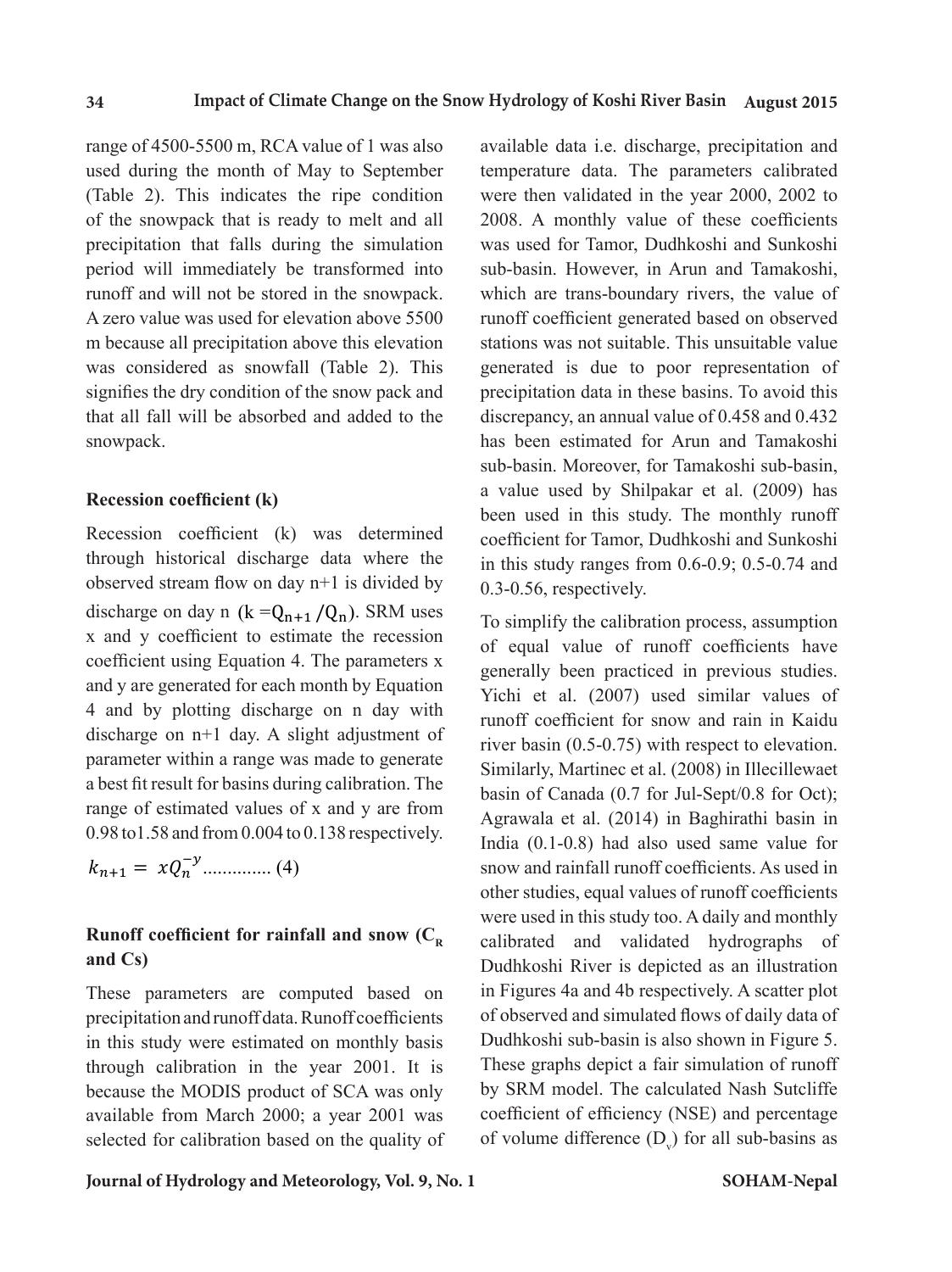| Year                                                                                              | Tamor      |         | Arun       |        | <b>Dudhkosi</b> |         | Tamakosi*  |        | <b>Sunkoshi</b> |        |  |
|---------------------------------------------------------------------------------------------------|------------|---------|------------|--------|-----------------|---------|------------|--------|-----------------|--------|--|
| Calibration<br>Year                                                                               | <b>NSE</b> | $Dv\%$  | <b>NSE</b> | $Dv\%$ | <b>NSE</b>      | $Dv\%$  | <b>NSE</b> | $Dv\%$ | <b>NSE</b>      | $Dv\%$ |  |
| 2001                                                                                              | 0.837      | $-4.73$ | 0.847      | 6.28   | 0.872           | $-3.44$ | 0.908      | 937    | 0.884           | 7.32   |  |
| Validation year $(2000 \text{ and } 2002-2008)$                                                   |            |         |            |        |                 |         |            |        |                 |        |  |
| Average                                                                                           | 0.771      | $-4.19$ | 0.800      | 4.02   | 0.736           | 2.35    | 0.823      | 9.20   | 0.812           | 4.74   |  |
| * Due to missing hydrological data for the year 2002, validation was not performed for this year. |            |         |            |        |                 |         |            |        |                 |        |  |



**Figure 4: Daily simulated (4a) and monthly simulated (4b) flow in Dudhkoshi sub-basin**

**Table 3: Performance evaluation of the model in sub-basins**



**Figure 5: Observed and simulated flows (2000-2008) in Dudhkoshi sub-basin** 200 200

given in Table 3 also indicates a close agreement between the observed and simulated runoff by the model. rable 5 also mulcates a close agreement<br>the observed and simulated runoff by  $\sum$ 

### **4. RESULTS AND DISCUSSION**

### **4.1. Runoff simulation**

Based on statistical and graphical evaluations (Table 3 and Table 4; Figure 4 and Figure5)

the model has been fairly able to simulate the flow during both calibration and validation period. The model has adequately represented most of the monthly values with the exception of some low and high flow values where it tends to over or underestimate the historic conditions (Table 4). The SRM model has slightly under estimated the mean annual flow that ranges from  $-1.85\%$  to  $-4.75\%$ (Table 4) in all sub-basins except in Tamor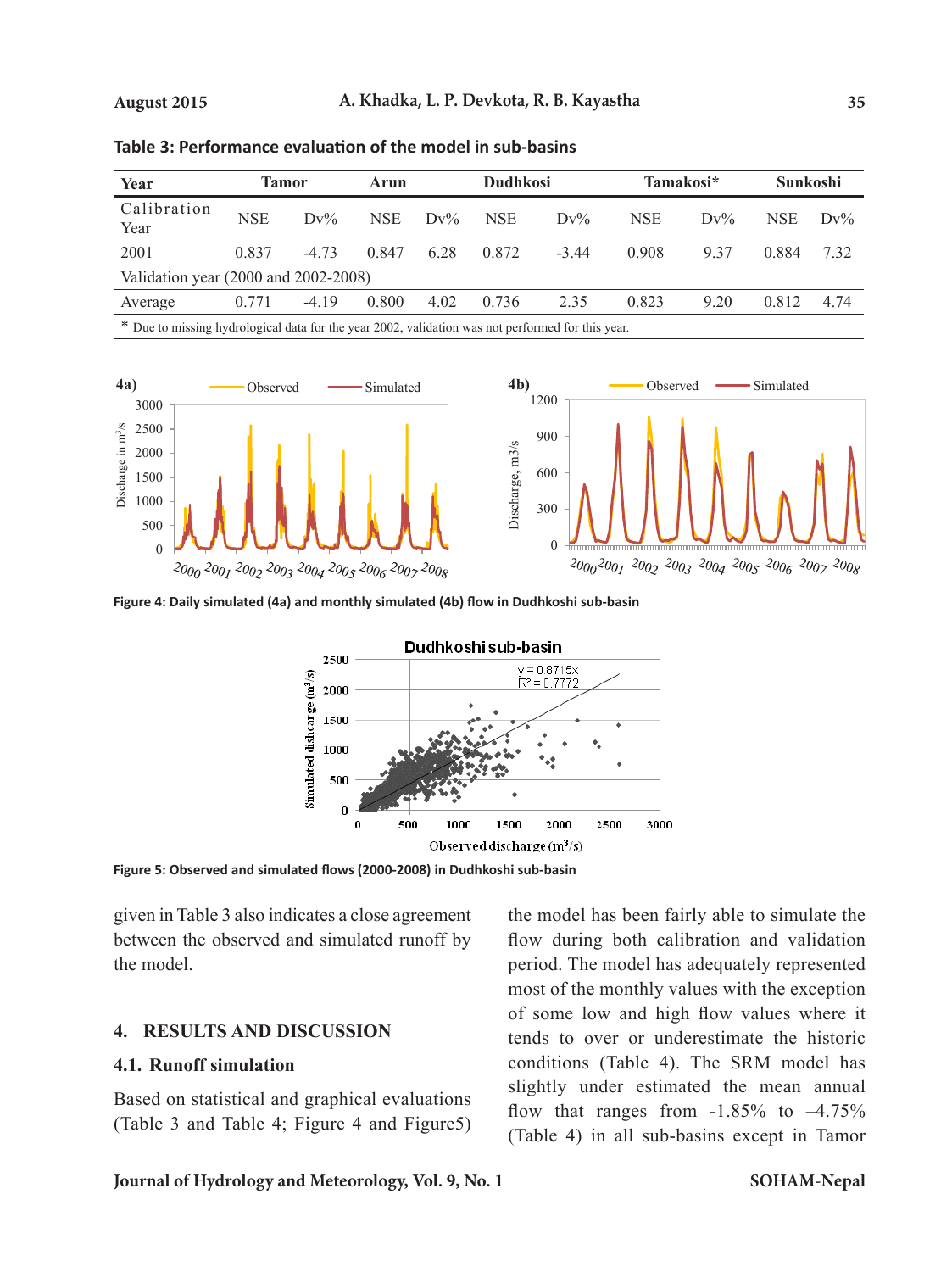sub-basin which is slightly over estimated by 4%. Graphically the base flow has been well simulated by the model while the few extreme peaks during the summer months are under estimated. Underestimation of peak stream flows has been highly experienced by SRM model users worldwide. These sharp variations in daily stream flow are may be due to more precipitation as rainfall in the lower part of the sub-basins. While in upper part of the sub-basins where SCA is in pre-dominant, the winter snow pack melts in longer duration of time and the new snow in summer melts in just one or two days that leads to peak flows. Also these extreme peaks might be due to flooding cases or due to abrupt release of stored water following failure of some natural impoundments like glaciers, glacial moraines and mass movement deposits (Shilpakar et al., 2009; Tahir et al, 2011) which have not been accounted by the model. When the extrapolated temperature becomes lower than the critical temperature, the model also fails to capture the sharp peaks (Martinec, 2008) while in reality critical temperature varies with respect to elevation as well as season and can often go beyond 0˚C. So using 0˚C as threshold for all elevation ranges in this study might have underestimated the result.

### **4.2. Characteristics of flow in baseline period**

The hydrograph of observed flow (Figure 6) during the baseline period of 2000-2008, demonstrates maximum peak flow during the month of August in all sub-basins expect in Dudhkoshi sub-basin which is during the month of July. Of the total flow, 68-79% of flow occurs in monsoon season, while rest of the flow i.e. 21-32% occurs in other seasons. This implies that the runoff is highly influenced by monsoon rainfall in the study basins. This phenomenon is common in almost all rivers in Nepal.

The mean discharge during the baseline period ranges from  $142.1 - 235.7$  m<sup>3</sup>/s, with the highest value in Tamor sub-basin and the lowest one in Tamakoshi sub-basin (Table 4). However, the recorded historical mean flows (1971- 2008 for Tamakoshi and Dudhkoshi; 1971- 2010 for Sunkoshi; 1976-2010 for Tamor and 1986 to 2008 for Arun sub-basins ) in Tamor, Arun, Dudhkoshi, Tamakoshi and Sunkoshi sub-basins are 226.20m<sup>3</sup> /s, 281.60m<sup>3</sup> /s, 205.64  $\text{m}^3\text{/s}$ , 153.92 m<sup>3</sup>/s and 220.24 m<sup>3</sup>/s, respectively. Analysis based on historical annual average stream flows showed a decreasing trend in all sub-basins except in Tamor sub-basin, where the annual flow is in increasing trend. The decreasing trend of the flow in the Koshi

| Sub-basins |       |              | Observed $(m^3/s)$             |           |       | $%$ change |                        |                                 |         |
|------------|-------|--------------|--------------------------------|-----------|-------|------------|------------------------|---------------------------------|---------|
|            | Mean  | Daily<br>S.D | $\boldsymbol{\varkappa}_{max}$ | $Q_{min}$ | Mean  | Daily S.D  | $\mathcal{Q}_{_{max}}$ | $\mathcal{Q}_{_\textit{min}}$ . | -mean   |
| Tamor      | 235.7 | 269.2        | 2740                           | 32.7      | 245.5 | 250.2      | 1474.9                 | 29.8                            | 4.15    |
| Arun       | 224.0 | 216.3        | 1560                           | 56.6      | 213.3 | 198.5      | 920.2                  | 34.7                            | $-4.76$ |
| Dudhkoshi  | 229.6 | 300.2        | 2593                           | 13.5      | 220.8 | 277.2      | 1737.6                 | 18.3                            | $-3.82$ |
| Tamakoshi  | 142.1 | 214.2        | 1310                           | 13.2      | 139.5 | 215.0      | 839.4                  | 14.4                            | $-1.85$ |
| Sunkohsi   | 197.3 | 174.7        | 1990                           | 39.1      | 188.1 | 160.5      | 1195.8                 | 32.6                            | $-4.70$ |

**Table 4: Statistics of measured and simulated discharge for baseline period**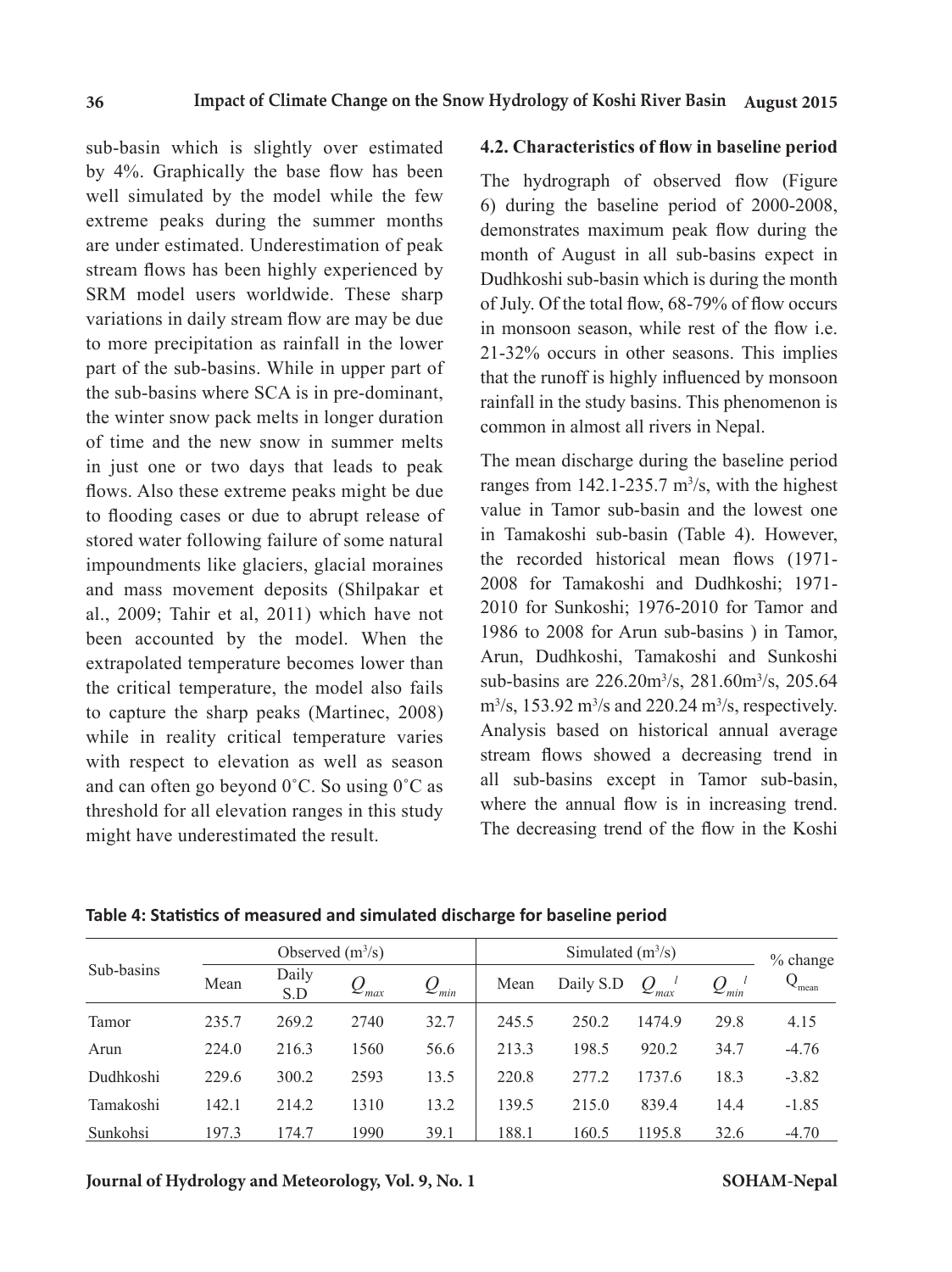

**Figure 6: Hydrograph for sub-basins for observed flow data (6a) and simulated flow data (6b) for the baseline period**

River at Chatara was also found (Devkota and Gyawali, 2015; Sharma et al., 2000a) which is the cumulative effect of the flow in these basins where the flows of all these five rivers ultimately accumulate.

# **4.3. Characteristics of flow during projection period**

A daily bias corrected temperature and precipitation data of PRECIS-ECHAM05 (Case I) and PRECIS-HadCM3 (Case II) for the period of 2041 to 2060 were used for future discharge simulations. The simulated result shows that there is a high possibility of increase in mean stream flow for the period of 2041-2060 in comparison to the baseline period (comparison was made with simulated flow to give consistency) in three sub-basins Tamor, Tamakoshi and Sunkoshi (Table 5). On the contrary, results indicate a probability of declining annual mean discharge in Arun and Dudhkoshi sub-basins for both cases. This decline in runoff could be possibly due to inadequate precipitation representation over the basin. Moreover runoff values obtained from the simulation using APHRODITE precipitation data was also found lower than the one simulated with the observed precipitation data in Hunza and Tamor river basin (Tahir et al., 2011; Pandey et al., 2013). Thus this could be the possible reason for decline in discharge in Arun subbasin. Since Dudhkoshi sub-basin varies greatly ranging from 432 to 8848 m asl, precipitation input data acquired from stations located nearly below 2500m might be the major source of uncertainty, leading to decline in total runoff.

The increase in mean flow is expected to be more than 50% (56% in Case I and 45% Case II) in Tamokoshi river while it may go as low as 25% (22% in Case I and 30% in Case II) in Dudhkoshi River (Table 4 and 5). However the change in total flow contributed by all sub-basins to the Koshi River is less than 5% (2% in Case I and -4.9% in Case II). Trend analysis shows an increase in stream flow in all sub-basins. Based on Case I, the mean annual discharge is expected to increase at a rate of 3.68, 1.87, 2.17, 2.70, 1.05 m<sup>3</sup> /s per year in Tamor, Arun, Dudhkoshi,Tamakoshi and Sunkoshi sub-basins respectively. Likewise in Case II, it is expected to rise at a rate of 1.43, 0.97, 0.63, 2.25 and 0.75 m<sup>3</sup>/s per year in those respective basins.

To assess the magnitude and frequency of flows in 2041-2060 periods (Table 5), comparison of high flows  $(Q<sub>max</sub>$  in Table 5) with respect to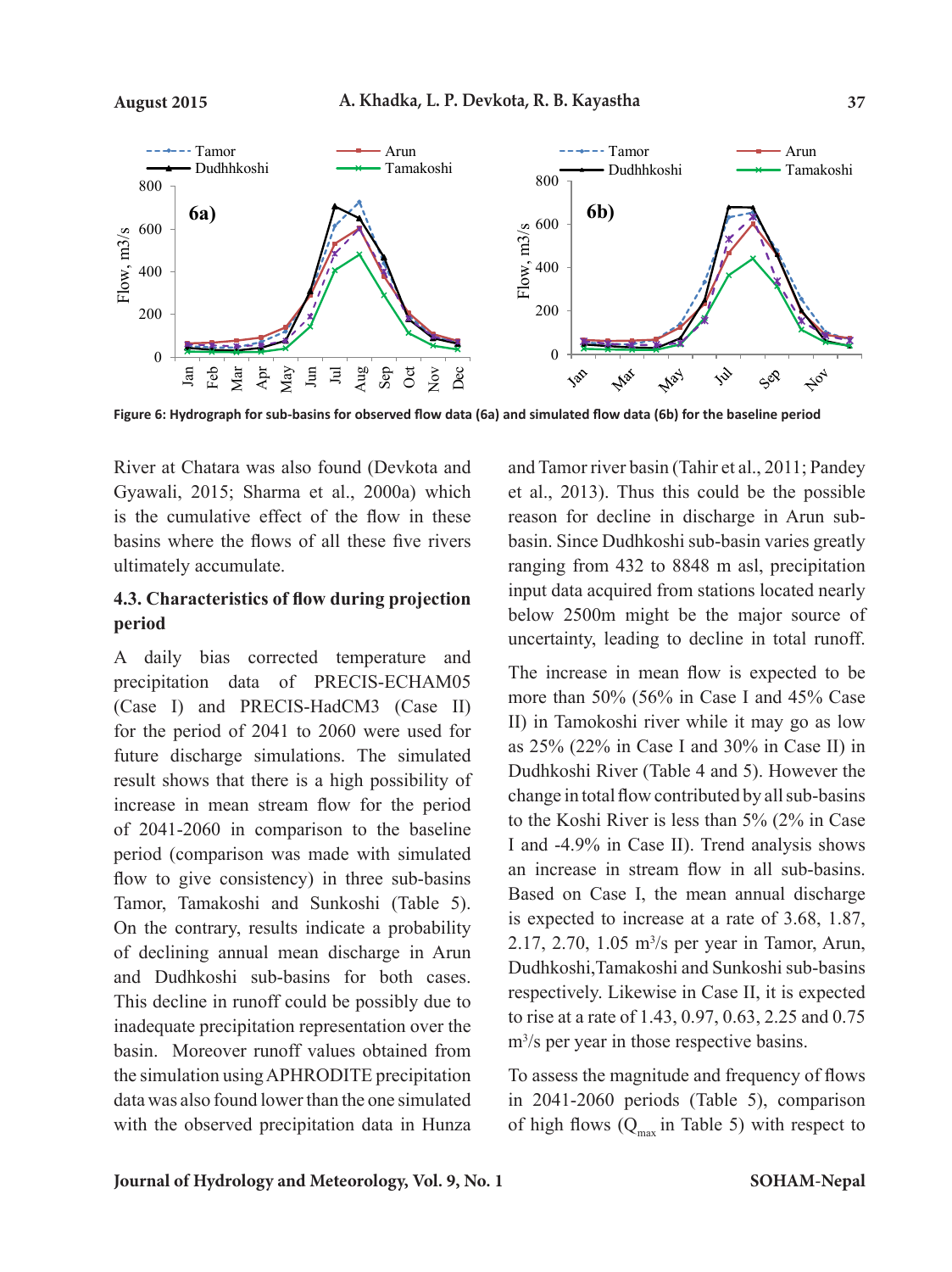|            |       |              | Case I (ECHAM05) in $m^3/s$            |           | Case II (HadCM3)in $m^3/s$ |       |              |           |           |                |
|------------|-------|--------------|----------------------------------------|-----------|----------------------------|-------|--------------|-----------|-----------|----------------|
| Sub-basins | Mean  | Daily<br>S.D | $\mathcal{Q}_{\scriptscriptstyle max}$ | $Q_{min}$ | N*                         | Mean  | Daily<br>S.D | $Q_{max}$ | $Q_{min}$ | $\mathrm{N}^*$ |
| Tamor      | 260.1 | 303.8        | 7045.9                                 | 35.6      | 51                         | 224.7 | 235.0        | 2636      | 13.2      | 12             |
| Arun       | 186.0 | 149.8        | 988.1                                  | 15.7      | 4                          | 183.2 | 149.1        | 712       | 35.1      | 98             |
| Dudhkoshi  | 172.5 | 222.8        | 3799.2                                 | 20.9      | 15                         | 155.1 | 192.7        | 2758      | 19.0      | $\mathbf{0}$   |
| Tamakoshi  | 216.1 | 273.5        | 3617.6                                 | 172       | 147                        | 202.4 | 250.7        | 2077      | 17.1      | 170            |
| Sunkohsi   | 193.4 | 214.6        | 2384.5                                 | 35.3      | 30                         | 192.8 | 220.0        | 2172      | 34.7      | 26             |

**Table 5: Statistics for projected discharge**

\*N is the number of peaks greater than historically simulated maximum daily flow.

simulated flows of the baseline period  $(Q<sub>max</sub>)$  in Table 4) was carried out. The results indicate greater magnitude of peak flows  $(Q_{\text{max}})$  in future in all sub-basins except in Arun sub-basin in both cases. In Tamakoshi and Tamor subbasin, it may be more than 4 times for Case I and more than double in Case II. For Sunkoshi and Dudhkoshi sub-basin, it would be nearly double in both cases. Furthermore, these peak flows are much greater in Case I (ECHAM05) as compared to Case II (HadCM3). Similarly, the frequency (N in Table 5) of high flows in projected period is expected to be more. The numbers of such high flows ranges from 4 (Arun river) to 147 (Tamakoshi river) for Case I and for Case II, it ranges from 0 (Dudhkoshi river) to 170 in (Tamakoshi river). Analysis of extreme events of precipitation data using probability of exceedance, in the Koshi basin, had depicted increase in frequency of such events in PRECIS-ECHAM05 (2020-2060) and PRECIS-HadCM3 (2030-2060) data compared to historical observed data (NDRI, 2013). Thus increases in frequency of extreme floods in this study are in correspondence to the extreme events of the RCM data. It thus, points out the need of appropriate flood management in the plain areas of Nepal and even in India, while constructing any water resources management works in this basin.

### **5. IMPACT OF CLIMATE CHANGE**

At the start of the study, the flow data from DHM were only available up to 2008 while the snow covered data were available from March 2000 to December 2011. Baseline simulation using SRM model could, therefore, be done from 2000 to 2008 i.e. for 9 years (nearly one decade). To have consistency in the comparison of future flow and snowmelt characteristics with respect to corresponding baseline values as well as to assess if there is any difference in these phenomena in considered projected period, simulation period 2041-2060 was divided into two decadal spans i.e. 2041-2050 and 2051-2060. In the following sub-sections comparison of flow and snowmelt phenomena are made accordingly.

### **5.1. Impact of climate change on snowmelt**

Table 6 compares the annual and seasonal percentage change in snowmelt for ECHAM05 and HadCM3 data in the projected periods from the baseline values. Figure 7 shows the snowmelt hydrograph of Dudhkoshi sub-basin for two climate data in two different decades. Annual hydrograph of snowmelt generally shows two peaks: a) during spring season when snowmelt beings to rise after a winter minimum and b) during monsoon months when the temperature is at its peak. Snowmelt results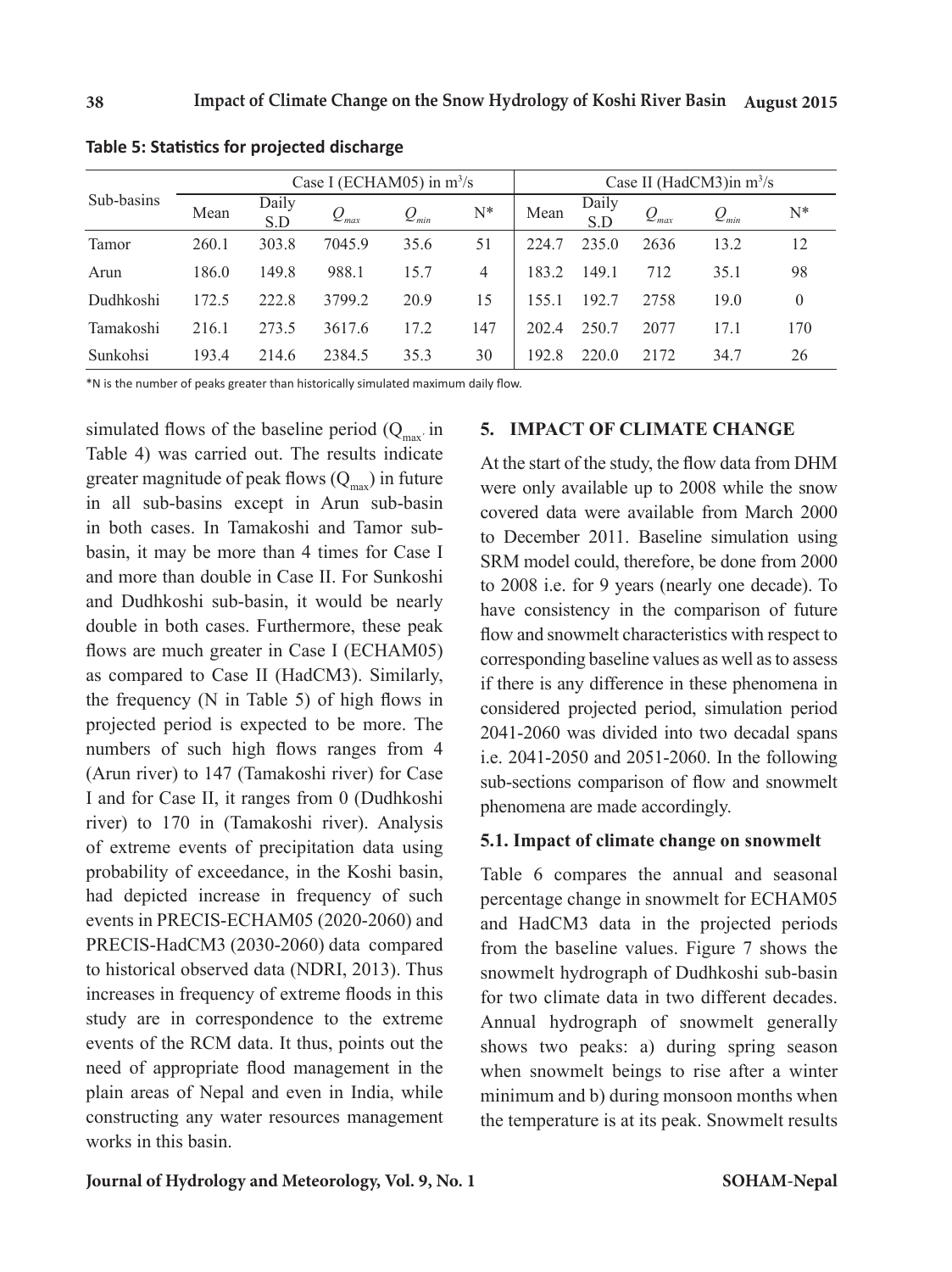based on ECHAM05 data, when compared to baseline data (Table 6), indicate more melt during the pre-monsoon season followed by the post-monsoon season in Tamor, Arun and Tamakoshi sub-basin in both decades. While, it was found to be more during winter and postmonsoon season in Dudhkoshi and Sunkoshi sub-basin respectively. However, results based on HadCM3 data depicted varied responses compared to ECHAM05 results, in which case snow melting is most pronounced during the post-monsoon season. Snow accumulated during winter season, generally melts during spring and monsoon season, which exposes the underlying ice for further melting. Hence, increased contribution during post-monsoon season indicates more melting from ice or glaciers in sub-basins of Koshi River Basin. Since temperature is an important factor for inducing melt, the contrasting results for snowmelt based on ECHAM05 and HadCM3 signifies the differences in projected temperature data, though both climate models shows an increase in average daily mean temperature at a range of 0.044-0.060ºC per year for ECHAM05 (2020-2060) and 0.038- 0.048ºC per year for HadCM3 (2030-2060) data. Figure 8 shows the annual variation of temperature and precipitation data for the period of 2031 to 2060 in Dudhkoshi basin, where the two climate model though show a consistent pattern of increasing, they highly differ in terms of their annual value. Thus the differences in the flow projection relates to the variation in two climate data.

There are only 9 cases out of 100 that show negative values in Table 6. It clearly indicates that the melting of snowpack in the future would be higher than that of the baseline period. The melt rate is predicted to be more in 50's than in 40's decade in all seasons and in all subbasins for both cases. This increase in melting is highly attributed to increased warming trends projected in the sub-basins.

# **5.2. Impact of climate change in catchment flows**

The percentage change in predicted annual as well as seasonal flows with respect to corresponding baseline values in all sub-basins for both ECHAM05 and HadCM3 are given in Table 7. The simulation results projects decrease in monsoon flows in first decade in all sub-basins expect in Tamakosi sub-basin. However, this is likely to increase after 2050 in Tamor, Tamakoshi and Sunkoshi sub-baisn. The



**Figure 7:** Snowmelt hydrograph using (a) ECHAM05 and (b) HadCM3 data in Dudhkoshi sub-basin.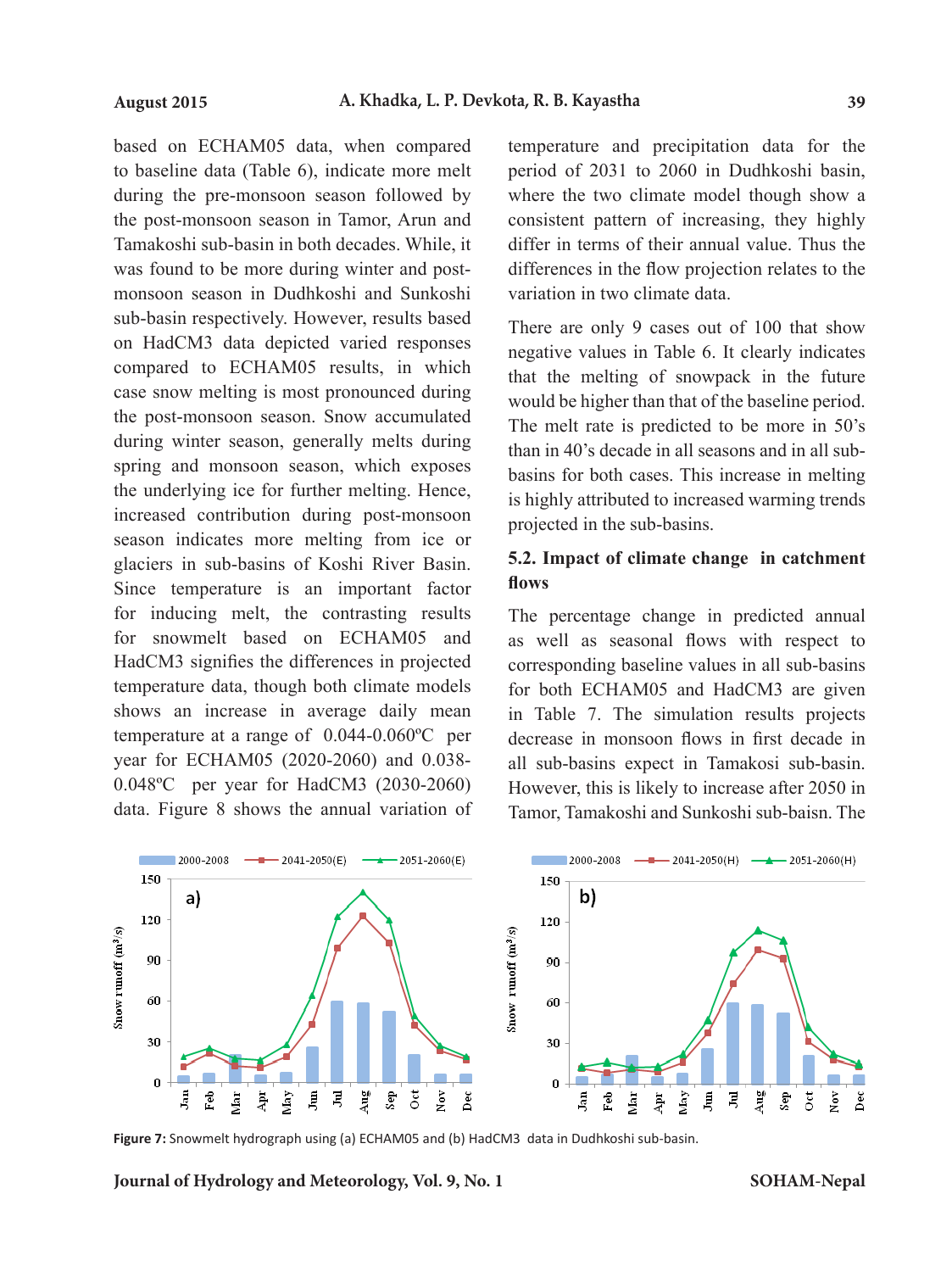|              |     |     | ECHAM05                                                                         |       |     | HadCM3 |                |     |       |    |  |
|--------------|-----|-----|---------------------------------------------------------------------------------|-------|-----|--------|----------------|-----|-------|----|--|
| Season       |     |     | Tamor Arun Dudhkoshi Tamakoshi Sunkoshi Tamor Arun Dudhkoshi Tamakoshi Sunkoshi |       |     |        |                |     |       |    |  |
| 2041-2050    |     |     |                                                                                 |       |     |        |                |     |       |    |  |
| Average      | 52  | 55  | 95                                                                              | 61    | 59  | $-1$   | 24             | 56  | 26    | 38 |  |
| Winter       | 70  | 48  | 192                                                                             | 3     | 113 | $-21$  | $-5$           | 91  | -44   | 55 |  |
| Pre-monsoon  | 81  | 68  | 32                                                                              | 293   | 51  | 7      | 34             | 11  | 216   | 30 |  |
| Monsoon      | 38  | 42  | 89                                                                              | 53    | 53  | $-4$   | 20             | 56  | 23    | 38 |  |
| Post-monsoon | 76  | 61  | 153                                                                             | $-22$ | 84  | 11     | 11             | 90  | $-56$ | 52 |  |
| 2051-2060    |     |     |                                                                                 |       |     |        |                |     |       |    |  |
| Average      | 95  | 95  | 139                                                                             | 107   | 85  | 19     | 45             | 91  | 68    | 50 |  |
| Winter       | 119 | 88  | 269                                                                             | 42    | 159 |        | $\overline{4}$ | 150 | $-21$ | 65 |  |
| Pre-monsoon  | 181 | 129 | 92                                                                              | 506   | 101 | 44     | 66             | 44  | 380   | 59 |  |
| Monsoon      | 62  | 63  | 129                                                                             | 80    | 65  | 8      | 28             | 86  | 50    | 41 |  |
| Post-monsoon | 107 | 99  | 193                                                                             | 4     | 104 | 45     | 51             | 145 | $-20$ | 62 |  |

**Table 6: Percentage change in snowmelt in sub-basins from the baseline.**



**Figure 8: Projected annual temperature and precipitation in Dudhkoshi basin, where E and H represents ECHAM05 and HadCM3 datasets.**

highest percentage change in flow is expected to be in Tamakoshi sub-basin in all seasons except in winter. It may be more than double (158%) in pre-monsoon period as predicted by ECHAM05 for 50's decade. Minimum change is expected in Tamor among the five sub-basins and in winter season among the four seasons, in general.

Table 7 demonstrates that there are only four values (out of 50) which are lower in 50's decade as compared to 40's decade. It clearly indicates that there is a high possibility of having more flows in 50's decade than that of 40's decade both annually and season wise. It is also clearly seen from Figure 8. Seasonally,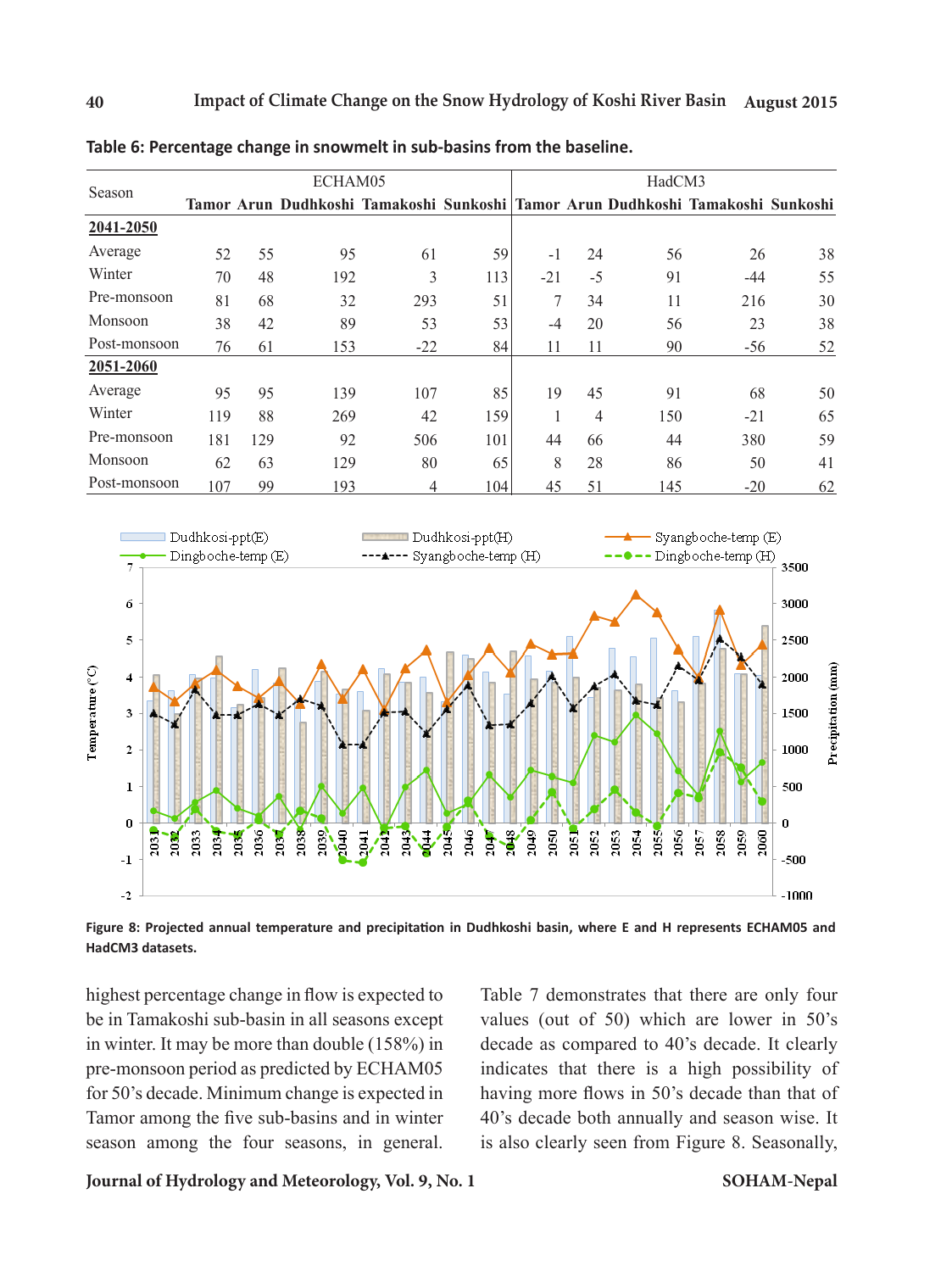| Season               |      |       | ECHAM05  |      |                | HadCM3         |       |                                                                                 |      |    |  |
|----------------------|------|-------|----------|------|----------------|----------------|-------|---------------------------------------------------------------------------------|------|----|--|
|                      |      |       |          |      |                |                |       | Tamor Arun Dudhkoshi Tamakoshi Sunkoshi Tamor Arun Dudhkoshi Tamakoshi Sunkoshi |      |    |  |
| 2041-2050<br>Average | $-1$ | $-17$ | $-26$    | 59   |                | $-9$           | $-15$ | $-29$                                                                           | 51   | 2  |  |
| Winter               | 3    | 6     | $-1$     | $-1$ | $\overline{4}$ | 3              | 10    | $-3$                                                                            | $-3$ | 11 |  |
| Pre-monsoon          | 9    | $-2$  | $-16$    | 114  | 19             | -6             | $-3$  | $-26$                                                                           | 72   | 6  |  |
| Monsoon              | $-3$ | $-22$ | $-29$    | 63   | $-1$           | $-14$          | $-21$ | $-32$                                                                           | 57   | -4 |  |
| Post-monsoon         | 7    | $-15$ | $-23$    | 35   | 4              | 11             | $-1$  | $-16$                                                                           | 26   | 42 |  |
| 2051-2060<br>Average | 16   | -6    | $-15$    | 82   | 7              | $-5$           | $-11$ | $-28$                                                                           | 52   | 6  |  |
| Winter               | 13   | 15    | $\theta$ | $-1$ | 6              | $\overline{4}$ | 14    | $-3$                                                                            | 5    | 8  |  |
| Pre-monsoon          | 21   | 11    | $-11$    | 158  | 34             | 4              | 3     | $-19$                                                                           | 93   | 9  |  |
| Monsoon              | 12   | $-14$ | $-17$    | 86   | 5              | $-10$          | $-18$ | $-31$                                                                           | 55   | 3  |  |
| Post-monsoon         | 39   | 11    | -6       | 55   | 13             | 15             | $-1$  | $-20$                                                                           | 30   | 18 |  |

**Table 7: Percentage change in annual average flow based on base year simulated flow (2000-2008)**

\*Winter: DJF; Pre-monsoon: MAM; Monsoon: JJAS; Post-monsoon: ON

the rate of increase in stream flow is witnessed mostly during the pre-monsoon months followed by the post-monsoon season in most of the sub-basins. Also the earlier rise in stream flow might be due to increased temperature that reduces the snowpack accumulation during monsoon months and increases the melting process during spring and summer months. The rate of increase, based on HadCM3 data are less as compared to the ECHAM05 data. Variation in rainfall pattern (Figure 7) in projected data (NDRI, 2013) might be highly responsible for such seasonal variation in flows generated by the model.

# **6. CONCLUSION**

Snowmelt Runoff Model was successfully applied in five sub-basins of Koshi River basin to assess the impact of climate change on snow hydrology. The simulated result shows that there is a high possibility of increase in mean stream flow for the period of 2041- 2060 in comparison to the baseline period in three sub-basins Tamor, Tamakoshi and Sunkoshi while decline in the flows in Arun and Dudhkoshi sub-basins in future under the impact of climate change. The magnitude of peak flows  $(Q<sub>max</sub>)$  in future will be much more in all sub-basins except in Arun subbasin. In Tamakoshi and Tamor sub-basin, it may be more than 4 times greater than the historical maximum daily flow. Similarly, the frequency of peak flows in projected period is expected to increase considerably. The highest percentage change in flow is expected to be in Tamakoshi sub-basin in all seasons except in winter. It may be more than double (158%) in the pre-monsoon period. Minimum change is expected in Tamor among the five sub-basins and in winter season among the four seasons, in general. Further the simulated results clearly indicate that there is a high possibility of having more flows and contribution from snowmelt in 50's decade than those of 40's decade, both annually and seasonally. The future flow estimated by ECHAM05 is found larger than those estimated by HadCM3, thus indicating the uncertainty in the climate model leading to uncertain projections.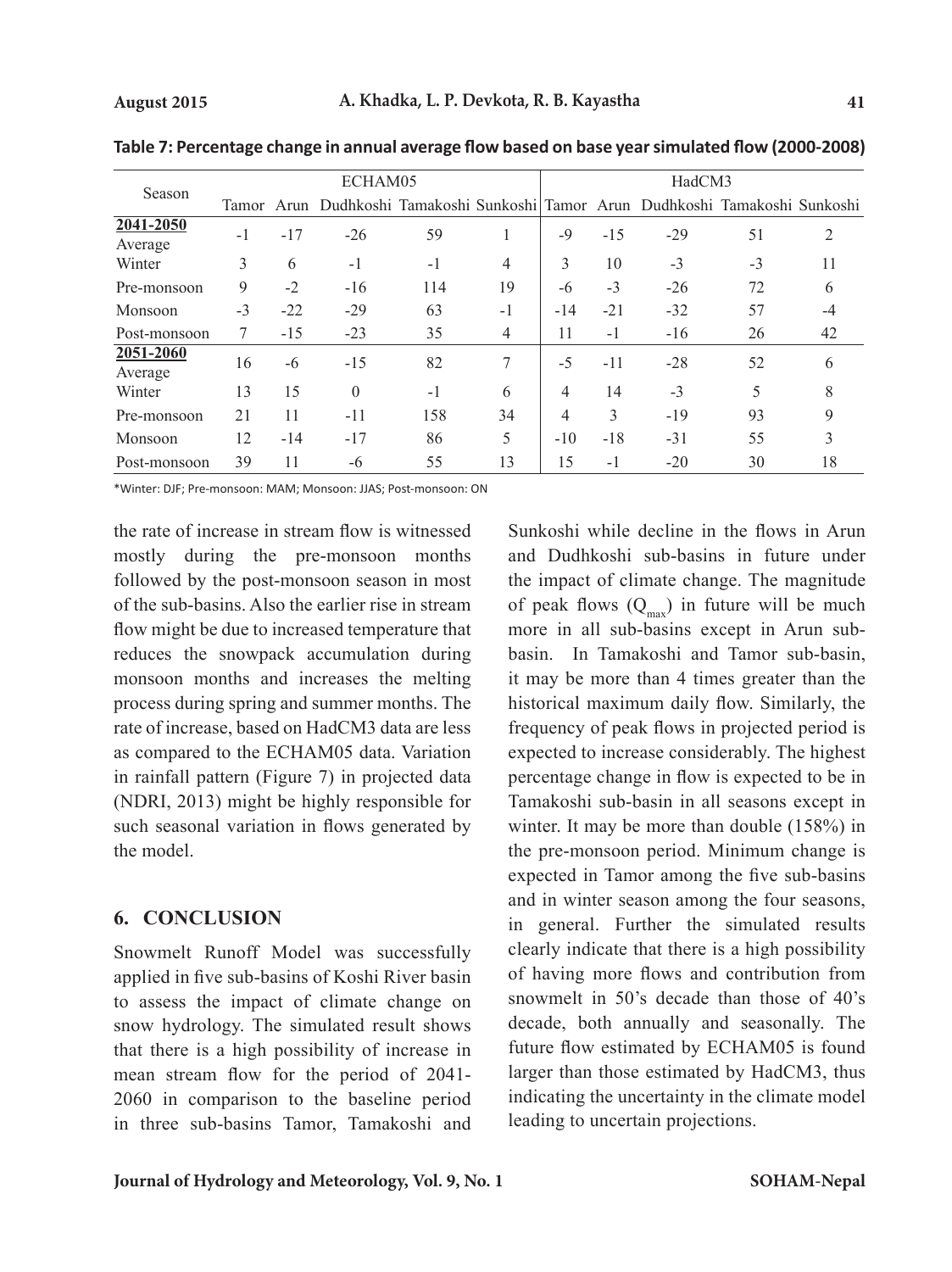# **ACKNOWLEDGEMENTS**

The research was funded by Climate and Knowledge Development Network (CDKN) and Global Change System for Analysis Research and Training (START). We highly acknowledge International Center for Integrated Mountain Development (ICIMOD) and Department of Hydrology and Meteorology (DHM) of Nepal respectively for providing the snow cover and hydro-meteorological data required in the study.

# **REFERENCES**

- Abudu, S., Cui, CL., Saydi, M. and King, J. P., 2012. Application of Snowmelt Runoff Model (SRM) In Mountainous Watershed: A review. *Water Science and Engineering,* Vol 5 (2), pp. 123-136. Doi: 10.3882/j.ssn. 1674-2370.2012.02.001
- Aggrawal, S. P., Thakur, P. K., Nikam, B. R. and Garg, V., 2014. Integrated Approach for Snowmelt Runoff Estimation Using Temperature Index Model, Remote Sensing And GIS. *Current Science*, Vol. 106, No. 3.
- Agrawala, S., Raksakulthai, V., Aalst, M., Larsen, P., Smith, J. and Reynolds, J., 2003. Development and Climate Change in Nepal: Focus on Water Resources and hydropower. Paris: Organization for Economic Cooperation and Development.
- Barry, R. G., 1990. Changes in Mountain Climate and Glacio-hydrological Responses. *Mt. Res. Dev.,* 10 (21), 161–170.
- Bash, E. A. and Marshall, S. J., 2014. Estimation of Glacial Melt Contributions to the Bow River, Alberta, Canada, Using A Radiation-Temperature Melt Model. *Annals of Glaciology,* 55 (66), 139-152.
- Bohner, J., Lehmkuhl, F., 2005. Environmental Changes Modeling for Central and High Asia: Pleistocence, Present and Future Scenarios. *Boreas,* 34 (2), 220-231.
- Chaulagain, N. P., 2006. Impact of Climate Change on Water Resources of Nepal. PhD Thesis. University of Flensburg, Flensburg.
- Chaulagain, N. P., 2015. Socio-economic Dimension of Snow and Glacier Melt in the Nepal Himalayas. Dynamics of Climate Change and Water Resources of Northwestern Himalaya. Society of Earth Scientists Series. DOI 10.1007/978-3- 319-13743-8\_15
- Devkota, L. P. and Gyawali, D. R., 2015. Impacts of Climate Change and Water Resources Management of the Koshi River Basin, Nepal, *Journal of Hydrology*: Regional Studies (in press).
- Gurung, D. R., Giriraj, A., Aung, K. S., Shrestha, B. and Kulkarni, A. V., 2011. Snow-Cover Mapping and Monitoring in the Himalayas. International Center for Integrated Mountain Development, Kathmandu, Nepal.
- Higuchi K, Ageta Y, Yasunari T, Inoue J., 1982. Characteristics of Precipitation during the Monsoon Season in High-Mountain Areas of the Nepal Himalaya, in Hydrological Aspects of Alpine and High Mountain Areas: Proceedings of the Exeter Symposium, *IAHS Publication,*  Vol. 138, 21–30.
- ICIMOD, 2011.Glacial Lakes and Glacial Lake Outburst Floods in Nepal. International Center for Integrated Mountain Development, Kathmandu.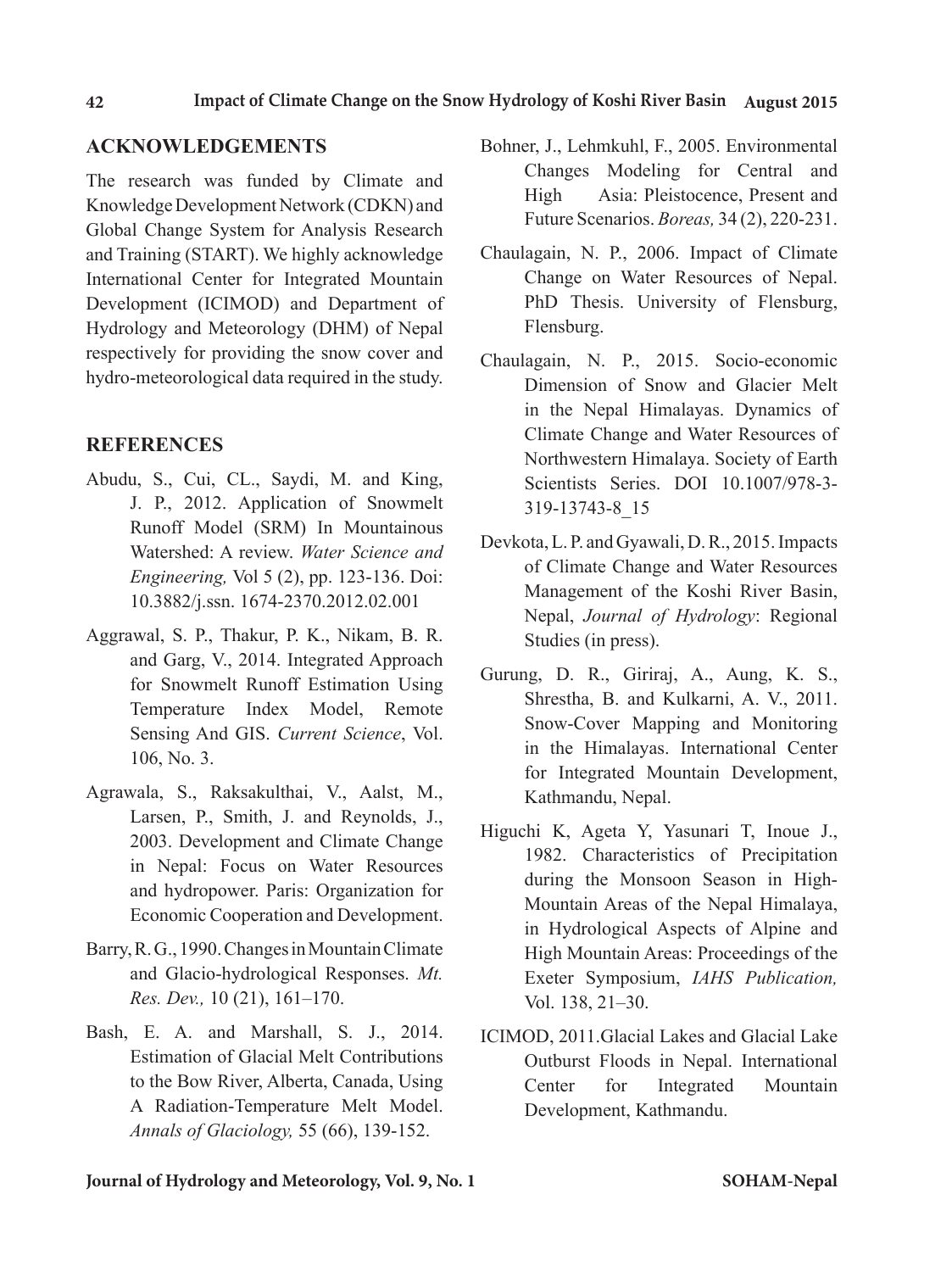- Jones, JAA., 1999. Climate Change and Sustainable Water Resources Placing the Threat to Global Warning Perspective. *Hydrological Sciences Journal,* 44, 541- 557.
- Kayastha, R. B., Ageta, Y., Nakawo, M., Fujita, K., Sakai, A. and Matsuda, Y., 2003. *Bulletin of Glaciological Research,* 20 (2003) 7-14.
- Kayastha, R. B., Ageta, Y. and Fujita, K. 2005. Use of Positive Degree-Day Methods for Calculating Snow and Ice Melting and Discharge in Galcierized Basins in The Langtang Valley, Central Nepal. *Climate and Hydrology in Mountain Areas.* John Wiley and Sons.Ltd.
- Konz, M., Braun, L., Grabs, W., Shrestha, A. and Uhlehbrook, S. 2006. Runoff from Nepalese Headwater Catchments Measurements and Modeling. IHP/ HWRP, Heft 4, Koblenz, 2006.
- Leander, R. and Buishand, T., 2007. Resampling of regional climate model output for the simulation of extreme river flows. *J. Hydrol.,* 332, 487–496.
- Li, X and Williams, M. W. 2008. Snowmelt Runoff Modeling in an Arid Mountain Watershed Tarim Basin, China. *Hydrological processes.* doi: 10.1002/ hyp.7098
- Martinec, J., A. Rango, and Roberts, R. 2008. Snowmelt Runoff Model User's Manual, Updated Edition 2008, WinSRM Version1.11.
- Mirza, M. Q. and Dixit, A., 1997. Climate Change and Water Management in the GBM Basins, in *Water Nepal*, Vol. 5 No. 1, pp. 71-100. Nepal Water Conservation Foundation, Kathmandu.
- NDRI, 2013. Disaster Risk Reduction and Climate Change Adaptation in Koshi River Basin Nepal. Nepal Development Research Institute, Pulchowk, Nepal.
- Pandey, P. K., Williams, C. A., Frey, K. E. and Brown, M. E., 2013.Application and Evaluation of Snowmelt Runoff Model in the Tamor River Basin, Eastern Himalaya Using a Markov Chain Monte Carlo (MCMC) Data Assimilation Approach. *Hydrological Processes.*
- Prashad, V. H., Roy, P. S. 2005. Estimation of Snowmelt Runoff in Beas Basin, India. *Geocarto International*, 20, (2).
- Qin, D. H., 2002. Assessment of Environment Change in Western China, Prediction of Environment Change in Western China, Beijing: Science Press, pp. 64.
- Rees, G. H. and Collins, D. N., 2006. Regional Differences in Response of Flow in Glacier-fed Himalayan Rivers to Climate Warming. *Hydrological Processes,* 20, 2157-2167
- Richard, C. and Gratton, D. J. 2001.The importance of the air temperature variable for the snowmelt runoff modeling using the SRM. *Hydrol. Proces.,* 15(18), 3357– 3370.
- Seko, K., 1987. Seasonal Variation of Altitudinal Dependence of Precipitation in Langtang Valley, Nepal Himalaya. *Bull Glacier Res.*  5, 334-345.
- Sharma, K.P., Moore, B. and Vorosmarty, C. J., 2000a. Anthropogenic, Climatic and Hydrologic Trends in the Koshi Basin, Himalaya. *Climatic Change* 47, 141- 165.